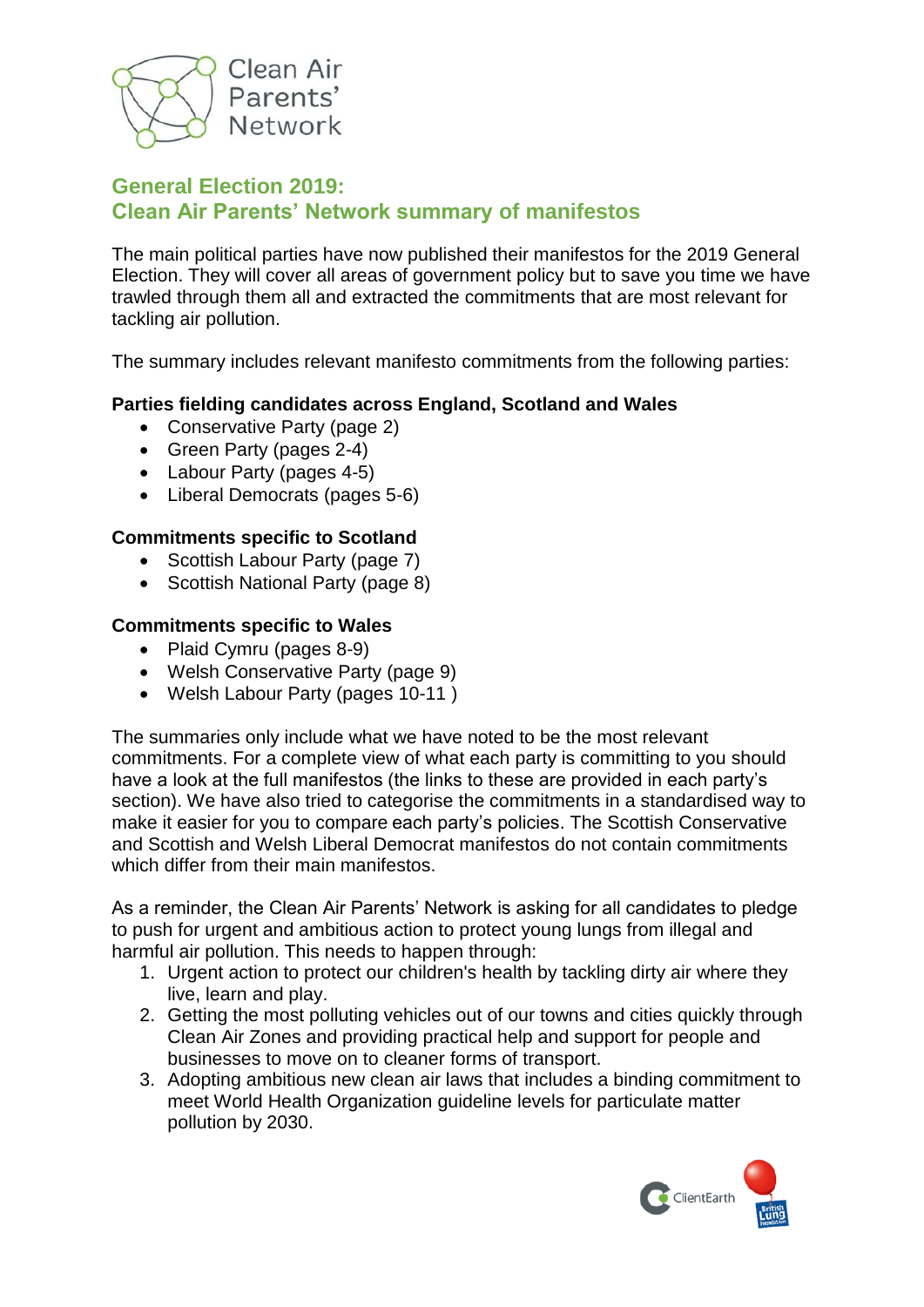

The information below is up to date as of 27 November 2019. It has been taken directly from General Election manifestos and does not represent the views of the Clean Air Parents' Network, the British Lung Foundation or ClientEarth.

### **Parties fielding candidates across England, Scotland and Wales**

| <b>Conservative Party manifesto</b>                       |                                                                                                                                                                                                                                                                                                                                                                                                                                                                                                                            |
|-----------------------------------------------------------|----------------------------------------------------------------------------------------------------------------------------------------------------------------------------------------------------------------------------------------------------------------------------------------------------------------------------------------------------------------------------------------------------------------------------------------------------------------------------------------------------------------------------|
| See the full manifesto here.                              |                                                                                                                                                                                                                                                                                                                                                                                                                                                                                                                            |
| Laws and<br><b>Enforcement</b>                            | Set up an independent Office for Environmental Protection and<br>introduce legal targets, including for air quality.                                                                                                                                                                                                                                                                                                                                                                                                       |
| <b>Motor vehicles</b><br>& road<br>transport<br>emissions | £28.8 billion investment in strategic and local roads.<br>$\bullet$<br>Consult on the earliest date to phase out the sale of new<br>٠<br>conventional petrol and diesel cars, while minimising the impact on<br>drivers and businesses.                                                                                                                                                                                                                                                                                    |
| <b>Zero Exhaust</b><br><b>Emission</b><br><b>Vehicles</b> | Invest £1 billion in completing a fast-charging network to ensure<br>$\bullet$<br>that everyone is within 30 miles of a rapid electric vehicle charging<br>station.                                                                                                                                                                                                                                                                                                                                                        |
| <b>Public</b><br>transport                                | Give city regions the funding to upgrade their bus, tram and train<br>$\bullet$<br>services to make them as good as London's.<br>Build Northern Powerhouse Rail between Leeds and Manchester;<br>$\bullet$<br>invest in the Midlands Rail Hub; invest in improving train lines to<br>the South West and East Anglia; restore many of the Beeching<br>lines.<br>Invest in "superbus" networks with lower fares and increased<br>frequency.<br>Invest in electric buses, developing the UK's first all-electric-bus<br>town. |
| <b>Active travel</b>                                      | Support commuter cycling routes, so that more people can cycle<br>$\bullet$<br>safely to work, and more families can go out together.<br>Extend Bikeability - cycling proficiency training - to every child<br>Create a new £350 million Cycling Infrastructure Fund and work<br>$\bullet$<br>with the NHS to promote cycling for healthier living.                                                                                                                                                                        |

| <b>Green Party manifesto</b>    |                                                                                                                                                                                                                                                                                                                                                                                                                       |  |
|---------------------------------|-----------------------------------------------------------------------------------------------------------------------------------------------------------------------------------------------------------------------------------------------------------------------------------------------------------------------------------------------------------------------------------------------------------------------|--|
| See the full manifesto here.    |                                                                                                                                                                                                                                                                                                                                                                                                                       |  |
| Laws and<br>enforcement         | Create a new Environmental Protection Commission (EPC). This<br>$\bullet$<br>will be one integrated body to enforce environmental protections,<br>from clean air to litter-free roads. The EPC will enforce the ecocide<br>law, a new Clean Air Act, which will set new air quality standards for<br>the UK, and a new Sustainable Economy Act, including targets for<br>new soil quality and biodiversity standards. |  |
| <b>Motor vehicles</b><br>& road | End the sale of new petrol and diesel fuelled vehicles by 2030.<br>$\bullet$<br>Over the next ten years we will ease this transition by incentivising<br>the replacement of diesel and petrol vans, lorries and coaches with                                                                                                                                                                                          |  |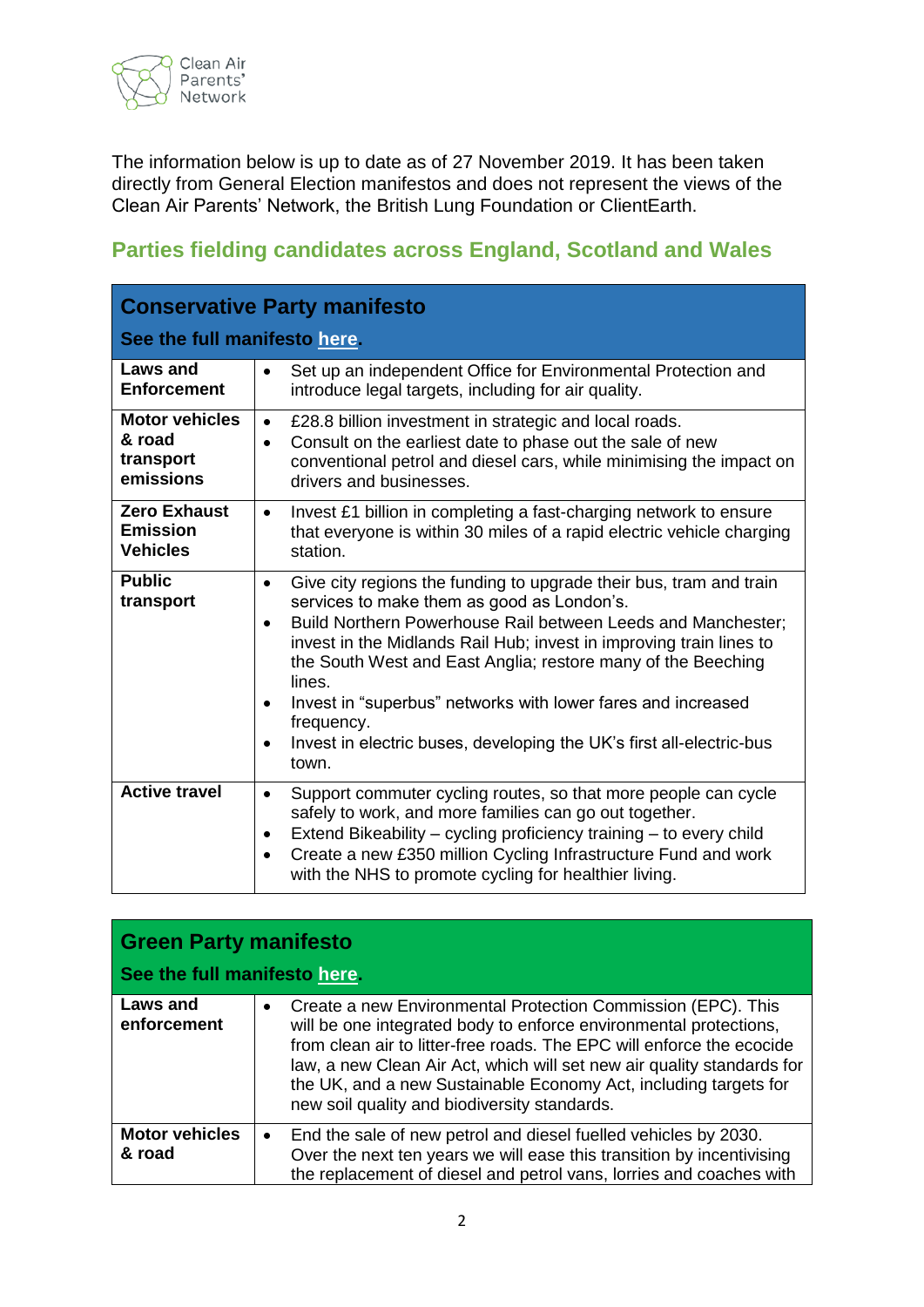

| transport<br>emissions                                    | electric vehicles. Our priority is reducing overall mileage and the<br>number of vehicles on our roads - these further measures will<br>ensure that the vehicles still on our roads in 2030 create the<br>minimum of pollution. Even electric vehicles pollute, so they<br>represent an improvement on the current situation, not a solution in<br>themselves.<br>Civilise our streets by making Low Traffic Neighbourhoods (in<br>which rat-running is blocked) the norm for residential areas and<br>making 20 miles per hour the default speed limit. These changes<br>would reduce traffic, carbon emissions and danger to people<br>walking and cycling. They would restore our streets to all people.<br>Scrapping the government's new road building programme,<br>$\bullet$<br>including the proposed road tunnel at Stonehenge that threatens to<br>desecrate an iconic World Heritage Site.<br>Ensure through the planning system that all new housing is served<br>by high quality walking and cycling routes and much improved bus,<br>tram and local rail services. New residents must not be forced into<br>car use.<br>Open up car-free access to the National Parks with new cycling,<br>$\bullet$<br>walking and bus links.                         |
|-----------------------------------------------------------|----------------------------------------------------------------------------------------------------------------------------------------------------------------------------------------------------------------------------------------------------------------------------------------------------------------------------------------------------------------------------------------------------------------------------------------------------------------------------------------------------------------------------------------------------------------------------------------------------------------------------------------------------------------------------------------------------------------------------------------------------------------------------------------------------------------------------------------------------------------------------------------------------------------------------------------------------------------------------------------------------------------------------------------------------------------------------------------------------------------------------------------------------------------------------------------------------------------------------------------------------------------------|
| <b>Zero Exhaust</b><br><b>Emission</b><br><b>Vehicles</b> | Create a network of electric vehicle charging points across the<br>$\bullet$<br>country, by requiring their construction through the planning system<br>and encouraging the private sector to deliver them. We will ensure<br>that these charging points are located in public places, and do not<br>take up pavement and cycling space. We will require all existing<br>petrol stations and motorway service stations to offer electric<br>vehicle charging points by 2025.                                                                                                                                                                                                                                                                                                                                                                                                                                                                                                                                                                                                                                                                                                                                                                                         |
| <b>Public</b><br>transport                                | Making travelling by public transport cheaper than travelling by car,<br>$\bullet$<br>by reducing the cost of travelling by train and bus. Coach travel will<br>also be encouraged, with new routes for electric coaches provided<br>across the country.<br>Electrifying all railway lines that connect cities, improving<br>$\bullet$<br>punctuality.<br>Creating a government-owned rolling stock company which would<br>invest in a fleet of new electric trains to run on newly electrified<br>lines.<br>Giving responsibility for running short-distance passenger rail<br>franchises to councils, or groups of councils that come together to<br>work on local transport. This will give local communities a greater<br>say in the running of the rail services they rely on. We will bring all<br>railways back into public ownership over ten years.<br>Giving all local authorities control over bus services (as London<br>$\bullet$<br>currently has) and supporting local authorities to restore lost bus<br>routes and open new ones. Local authorities serving urban areas<br>will be encouraged to explore tramways as an additional public<br>transport option.<br>Providing more bus priority measures on the roads to improve<br>٠<br>punctuality. |
| <b>Active travel</b>                                      | Spending £2.5 billion a year on new cycle-ways and footpaths, built<br>$\bullet$<br>using sustainable materials, such as woodchips and sawdust.                                                                                                                                                                                                                                                                                                                                                                                                                                                                                                                                                                                                                                                                                                                                                                                                                                                                                                                                                                                                                                                                                                                      |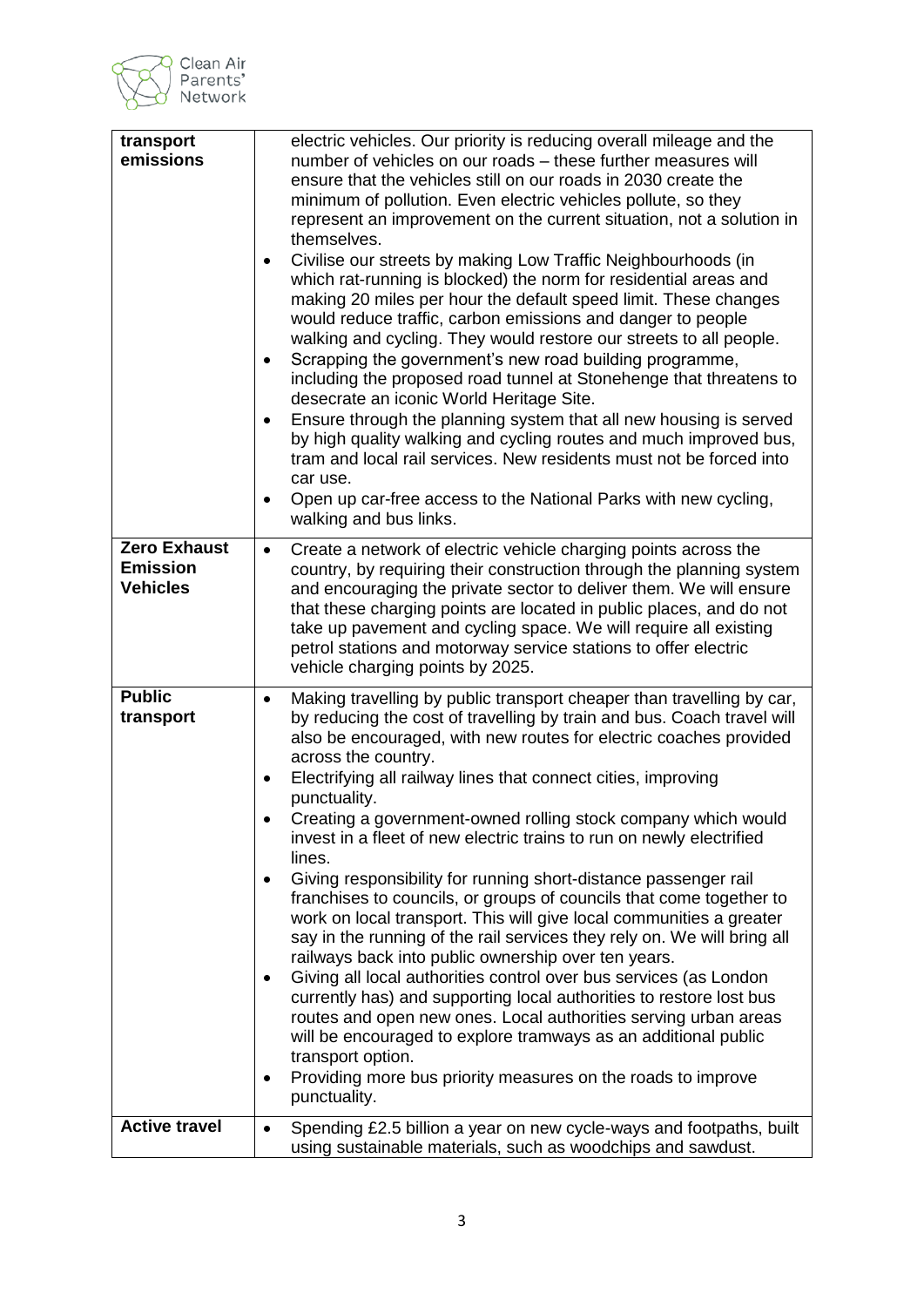

|                      | The funding from the government's current road building<br>programme, the £6.5 billion in revenue received from Vehicle<br>Exercise Duty each year, will be switched to supporting sustainable<br>public transport and new cycle-ways and footpaths as part of the<br>Green New Deal. £1.5 billion of Vehicle Exercise Duty revenue will<br>be retained to maintain existing roads.                                                 |
|----------------------|-------------------------------------------------------------------------------------------------------------------------------------------------------------------------------------------------------------------------------------------------------------------------------------------------------------------------------------------------------------------------------------------------------------------------------------|
| Freight              | Ensuring good railway connections with all ports to enable more<br>$\bullet$<br>freight between ports and inland terminals to be carried on rail. We<br>will invest in additional freight routes resulting in the majority of<br>long-distance freight switching from road to rail.                                                                                                                                                 |
| <b>Miscellaneous</b> | Stop the building of new runways and all increased road capacity,<br>saving thousands of acres of countryside every year and protecting<br>people from the harm of increased air pollution and traffic danger.<br>Apply a Carbon Tax on all fossil fuels, which will increase the cost<br>of petrol, diesel and shipping fuel.<br>Make 40 miles per hour the default speed limit in non-residential<br>areas except on major roads. |

| <b>Labour Party manifesto</b>                             |                                                                                                                                                                                                                                                                                                                                                                                                                                                                                                                                                                                                                                                                                                                                                                                                                                                                                                                               |  |
|-----------------------------------------------------------|-------------------------------------------------------------------------------------------------------------------------------------------------------------------------------------------------------------------------------------------------------------------------------------------------------------------------------------------------------------------------------------------------------------------------------------------------------------------------------------------------------------------------------------------------------------------------------------------------------------------------------------------------------------------------------------------------------------------------------------------------------------------------------------------------------------------------------------------------------------------------------------------------------------------------------|--|
|                                                           | See the full manifesto here.                                                                                                                                                                                                                                                                                                                                                                                                                                                                                                                                                                                                                                                                                                                                                                                                                                                                                                  |  |
| <b>Laws and</b><br>enforcement                            | Labour will introduce a new Clean Air Act, with a vehicle scrappage<br>$\bullet$<br>scheme and clean air zones, complying with World Health<br>Organisation limits for fine particles and nitrous oxides.                                                                                                                                                                                                                                                                                                                                                                                                                                                                                                                                                                                                                                                                                                                     |  |
| <b>Motor vehicles</b><br>& road<br>transport<br>emissions | The Conservatives have committed to ending new sales of<br>$\bullet$<br>combustion engine vehicles by 2040. Labour will aim for 2030.                                                                                                                                                                                                                                                                                                                                                                                                                                                                                                                                                                                                                                                                                                                                                                                         |  |
| <b>Zero Exhaust</b><br><b>Emission</b><br><b>Vehicles</b> | We will position the UK at the forefront of the development and<br>$\bullet$<br>manufacture of ultra-low emission vehicles and will support their<br>sale. We will invest in electric vehicle charging infrastructure and in<br>electric community car clubs. We will accelerate the transition of our<br>public sector car fleets and our public buses to zero-emissions<br>vehicles.                                                                                                                                                                                                                                                                                                                                                                                                                                                                                                                                        |  |
| <b>Public</b><br>transport                                | Labour will ensure that councils can improve bus services by<br>$\bullet$<br>regulating and taking public ownership of bus networks, and we will<br>give them resources and full legal powers to achieve this cost-<br>effectively. Where councils take control of their buses, Labour will<br>introduce free bus travel for under-25s. We will increase and<br>expand local services, reinstating the 3,000 routes that have been<br>cut, particularly hitting rural communities.<br>Labour will deliver improvements for rail passengers by bringing our<br>$\bullet$<br>railways back into public ownership, using options including<br>franchise expiry. This will enable us to make fares simpler and<br>more affordable, rebuild the fragmented railways as a nationally<br>integrated public service, cut the wastage of private profit, improve<br>accessibility for disabled people, ensure safe staffing levels and |  |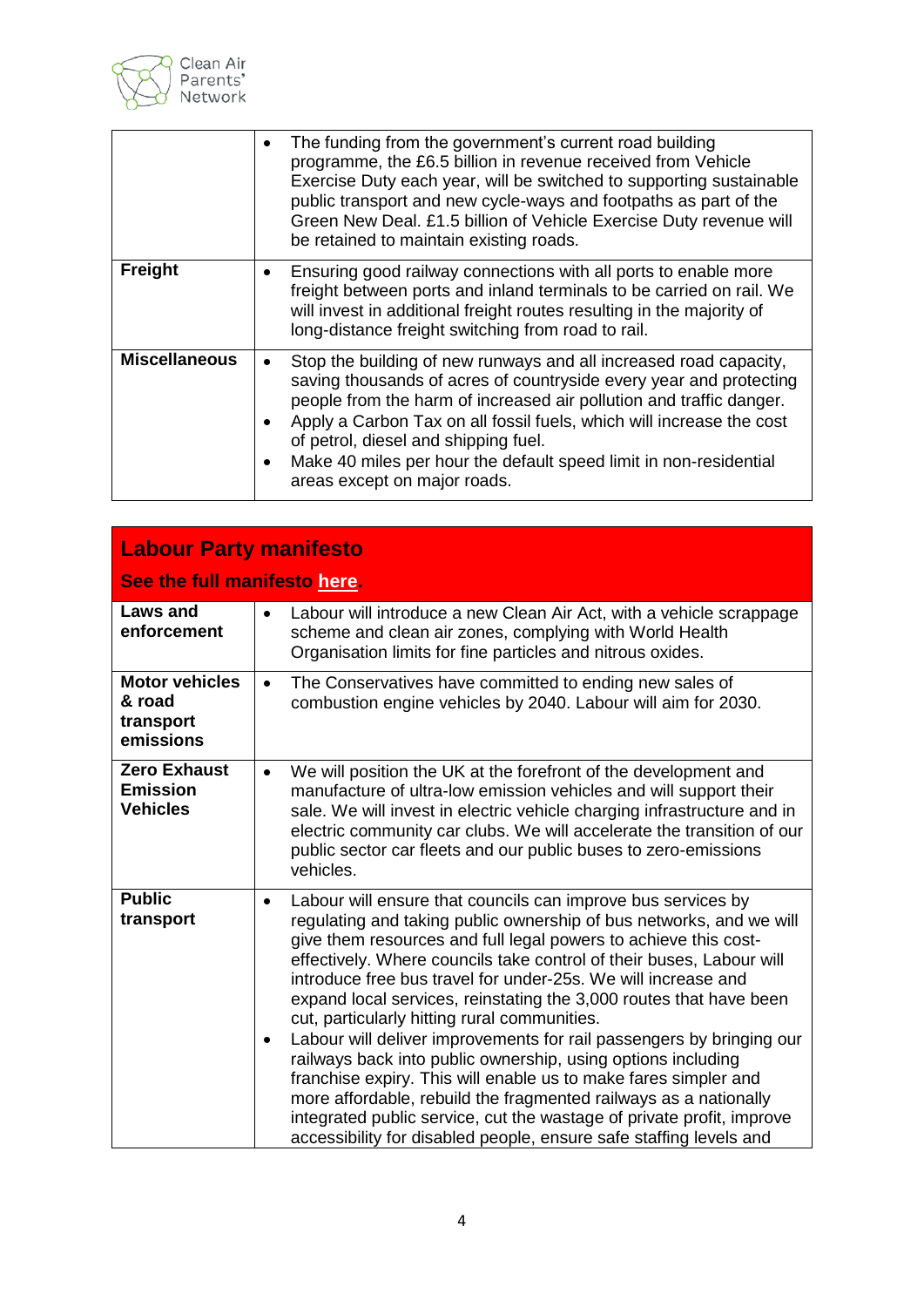

|                      | end driver-only operation. We will implement a full, rolling<br>programme of electrification.                                                                                                                                                                                                                                                                                                                                                                                                                                                                                                                                   |
|----------------------|---------------------------------------------------------------------------------------------------------------------------------------------------------------------------------------------------------------------------------------------------------------------------------------------------------------------------------------------------------------------------------------------------------------------------------------------------------------------------------------------------------------------------------------------------------------------------------------------------------------------------------|
| <b>Active travel</b> | We will increase the funding available for cycling and walking. We<br>٠<br>will bring together transport and land-use planning to create towns<br>and cities in which walking and cycling are the best choice: safe,<br>accessible, healthy, efficient, economical and pollution free. We will<br>help children's health and well-being by ensuring street designs<br>provide freedom for physically active outdoor play and by<br>introducing measures to ensure the zones around our schools are<br>safer, with cleaner air.                                                                                                  |
| <b>Freight</b>       | We will promote the use of rail freight in order to reduce carbon<br>emissions, air pollutants and congestion on the roads and expand<br>the provision of publicly owned rail freight services.                                                                                                                                                                                                                                                                                                                                                                                                                                 |
| <b>Miscellaneous</b> | We will review public expenditure on transport to ensure that it<br>٠<br>promotes environmental sustainability and contributes to<br>decarbonisation.<br>Any expansion of airports must pass our tests on air quality, noise<br>pollution, climate change obligations and countrywide benefits.<br>Labour will ensure our NHS becomes a net zero-carbon service<br>with an NHS Forest of one million trees, more efficient heating and<br>insulation systems, greater reliance on renewable energy, including<br>more solar panelling and a transition to electric paramedic vehicles,<br>NHS fleet cars and hybrid ambulances. |

## **Liberal Democrats manifesto**

## **See the full manifesto [here.](https://d3n8a8pro7vhmx.cloudfront.net/libdems/pages/57307/attachments/original/1574684060/Stop_Brexit_and_Build_a_Brighter_Future.pdf?1574684060)**

| Laws and<br>enforcement                                   | Pass a Clean Air Act, based on World Health Organisation<br>guidelines, enforced by a new Air Quality Agency. The Act will<br>enshrine the legal right to unpolluted air wherever you live.                                                                                                                                                                                                                                                                                                                                                                                                                                                                                                                                                                                                                                                                                    |
|-----------------------------------------------------------|--------------------------------------------------------------------------------------------------------------------------------------------------------------------------------------------------------------------------------------------------------------------------------------------------------------------------------------------------------------------------------------------------------------------------------------------------------------------------------------------------------------------------------------------------------------------------------------------------------------------------------------------------------------------------------------------------------------------------------------------------------------------------------------------------------------------------------------------------------------------------------|
| <b>Motor vehicles</b><br>& road<br>transport<br>emissions | Extend Ultra-Low Emission Zones to ten more towns and cities in<br>England and ensure that all private hire vehicles and new buses<br>licensed to operate in urban areas are ultra-low-emission or zero-<br>emission vehicles by 2025; provide £2 billion to support this<br>transformation.<br>Accelerate the transition to ultra-low-emission transport – cars,<br>buses and trains – through taxation, subsidy and regulation.<br>Build on the successful Local Sustainable Transport Fund<br>established by the Liberal Democrats when in government, and<br>workplace travel plans, to reduce the number of cars – particularly<br>single-occupancy cars – used for commuting, and encourage the<br>development of car-sharing schemes and car clubs and<br>autonomous vehicles for public use.<br>Amend planning rules to promote sustainable transport and land<br>use. |
| <b>Zero Exhaust</b><br><b>Emission</b><br><b>Vehicles</b> | Accelerate the rapid take-up of electric vehicles by reforming<br>$\bullet$<br>vehicle taxation, cutting VAT on EVs to 5 per cent and increasing<br>the rate of installation of charging points, including residential on-                                                                                                                                                                                                                                                                                                                                                                                                                                                                                                                                                                                                                                                     |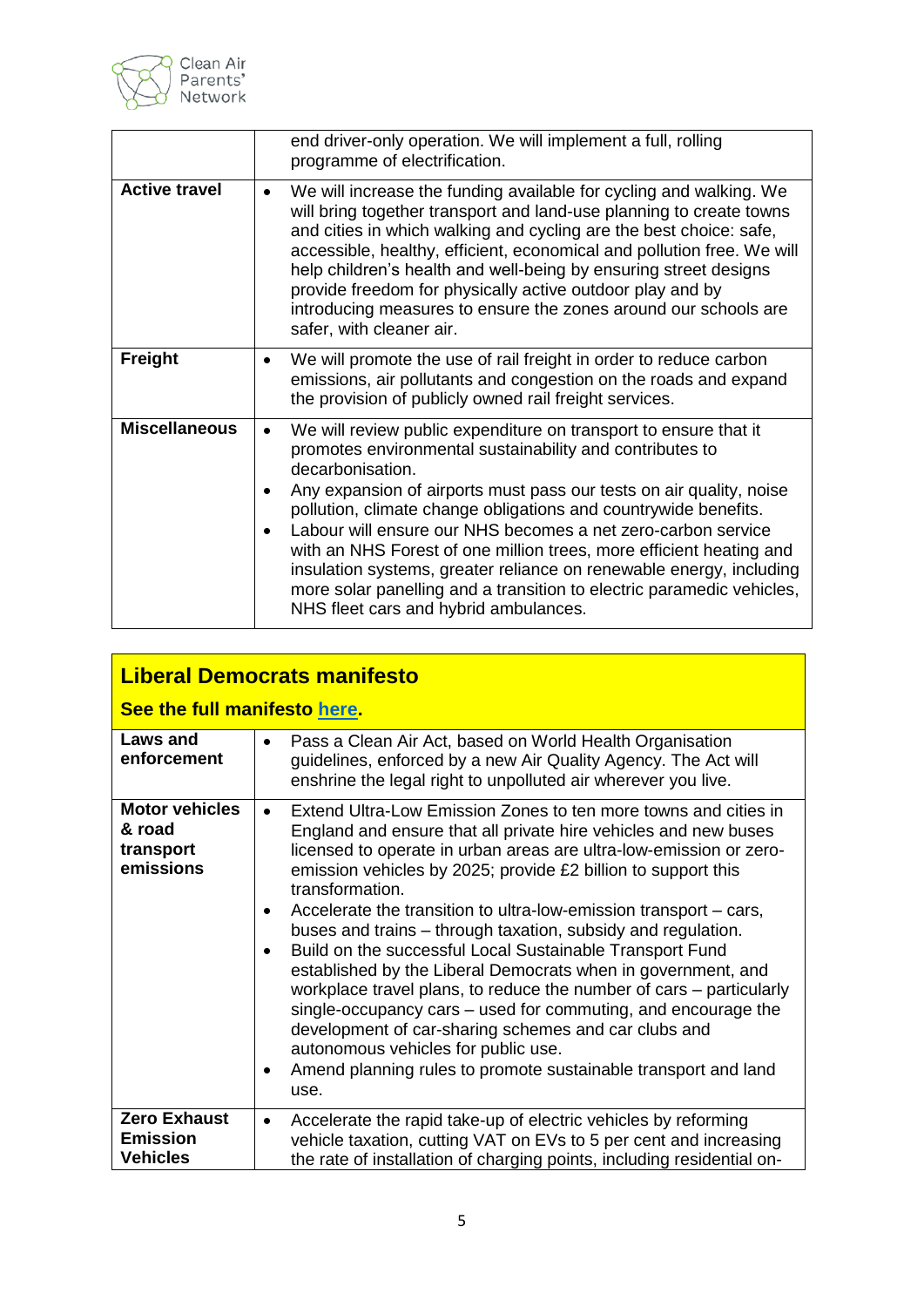

|                            | street points and ultra-fast chargers at service stations. Ensure<br>that, by 2030, every new car and small van sold is electric.<br>Support innovation in zero-emission technologies, including<br>batteries and hydrogen fuel cells, supplementing government<br>funding with a new Clean Air Fund from industry.                                                                                                                                                                                                                                                                                                                                                                                                                                                                                                                                                                                                                                                                                                                                                                                                                                                                                                                                                                                                                                                                                       |
|----------------------------|-----------------------------------------------------------------------------------------------------------------------------------------------------------------------------------------------------------------------------------------------------------------------------------------------------------------------------------------------------------------------------------------------------------------------------------------------------------------------------------------------------------------------------------------------------------------------------------------------------------------------------------------------------------------------------------------------------------------------------------------------------------------------------------------------------------------------------------------------------------------------------------------------------------------------------------------------------------------------------------------------------------------------------------------------------------------------------------------------------------------------------------------------------------------------------------------------------------------------------------------------------------------------------------------------------------------------------------------------------------------------------------------------------------|
| <b>Public</b><br>transport | Invest in public transport, buses, trams and railways to enable<br>$\bullet$<br>people to travel more easily while reducing their impact on the<br>environment.<br>Give new powers to local authorities and communities to improve<br>transport in their areas, including the ability to introduce network-<br>wide ticketing, like in London.<br>Implement, in cooperation with local authorities, light rail schemes<br>for trams and tram-trains where these are appropriate solutions to<br>public transport requirements.<br>Restore bus routes and add new routes where there is local need;<br>$\bullet$<br>provide £4.5 billion over five years for this programme.<br>Convert the rail network to ultra-low-emission technology (electric<br>or hydrogen) by 2035, and provide funding for light rail and trams.<br>Invest in bus services by substantially increasing funding for<br>$\bullet$<br>buses, enabling local authorities to restore old routes and open<br>new ones, supporting rural bus services and encouraging<br>alternatives to conventional bus services where they are not<br>viable, encouraging local authorities to use their new powers under<br>the Bus Services Act, including franchising powers and repealing<br>the rule preventing local councils from running their own bus<br>companies and providing funding to accelerate the transition to<br>electric buses. |
| <b>Active travel</b>       | Place a far higher priority on encouraging walking and cycling -<br>$\bullet$<br>the healthiest forms of transport.<br>Introduce a nationwide strategy to promote walking and cycling,<br>$\bullet$<br>including the creation of dedicated safe cycling lanes, increasing<br>spending per head five-fold to reach 10 per cent of the transport<br>budget.                                                                                                                                                                                                                                                                                                                                                                                                                                                                                                                                                                                                                                                                                                                                                                                                                                                                                                                                                                                                                                                 |
| Freight                    | Shift more freight from road to rail, including electrifying lines<br>$\bullet$<br>leading from major ports as an urgent priority, and amend the<br>current HGV road user levy to take account of carbon emissions.                                                                                                                                                                                                                                                                                                                                                                                                                                                                                                                                                                                                                                                                                                                                                                                                                                                                                                                                                                                                                                                                                                                                                                                       |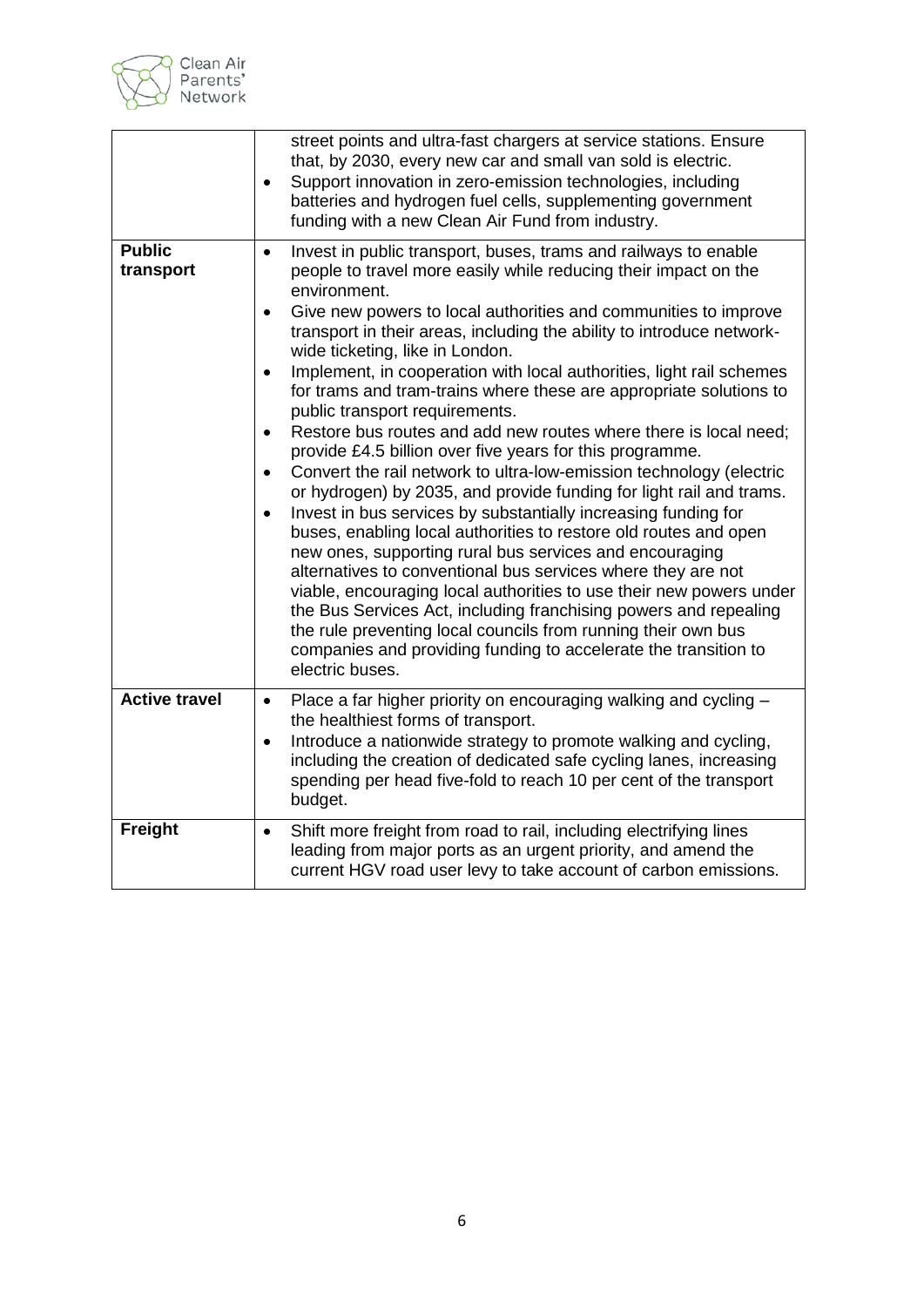

## **Commitments specific to Scotland**

|                                                           | <b>Scottish Labour manifesto</b>                                                                                                                                                                                                                                                                                                                                                                                                                                                                                                                                                                                                                                                                                                                                                                                                                                                                                                                                                                                                                                                                                                                                                                                                                                                                                                                                                                                                                                                                                                                                                                                                                                                                                                                                                                                                                                                                                                                                                                                                      |
|-----------------------------------------------------------|---------------------------------------------------------------------------------------------------------------------------------------------------------------------------------------------------------------------------------------------------------------------------------------------------------------------------------------------------------------------------------------------------------------------------------------------------------------------------------------------------------------------------------------------------------------------------------------------------------------------------------------------------------------------------------------------------------------------------------------------------------------------------------------------------------------------------------------------------------------------------------------------------------------------------------------------------------------------------------------------------------------------------------------------------------------------------------------------------------------------------------------------------------------------------------------------------------------------------------------------------------------------------------------------------------------------------------------------------------------------------------------------------------------------------------------------------------------------------------------------------------------------------------------------------------------------------------------------------------------------------------------------------------------------------------------------------------------------------------------------------------------------------------------------------------------------------------------------------------------------------------------------------------------------------------------------------------------------------------------------------------------------------------------|
| See the full manifesto here.                              |                                                                                                                                                                                                                                                                                                                                                                                                                                                                                                                                                                                                                                                                                                                                                                                                                                                                                                                                                                                                                                                                                                                                                                                                                                                                                                                                                                                                                                                                                                                                                                                                                                                                                                                                                                                                                                                                                                                                                                                                                                       |
| <b>Motor vehicles</b><br>& road<br>transport<br>emissions | Scottish Labour support the introduction of Low Emission Zones,<br>and believe they should be rolled out in a way that both reflects the<br>severity of the crisis we are facing and the principles of Just<br>Transition.<br>Scottish Labour would make it cheaper and easier to get to work<br>$\bullet$<br>and abolish the SNPs Workplace Parking Levy.                                                                                                                                                                                                                                                                                                                                                                                                                                                                                                                                                                                                                                                                                                                                                                                                                                                                                                                                                                                                                                                                                                                                                                                                                                                                                                                                                                                                                                                                                                                                                                                                                                                                            |
| Zero exhaust<br>emission<br>vehicles                      | In government Scottish Labour would work to remove the barriers<br>$\bullet$<br>preventing people from accessing less polluting vehicles by<br>increasing charging points and providing support to ensure people<br>are not priced out of green vehicles.                                                                                                                                                                                                                                                                                                                                                                                                                                                                                                                                                                                                                                                                                                                                                                                                                                                                                                                                                                                                                                                                                                                                                                                                                                                                                                                                                                                                                                                                                                                                                                                                                                                                                                                                                                             |
| <b>Public</b><br>transport                                | Scottish Labour would pursue a dedicated fund to support local<br>٠<br>councils with the up-front costs of running bus services.<br>Scottish Labour would introduce a free bus pass for under-25s.<br>$\bullet$<br>In the long-term it is our goal to introduce universal free bus travel.<br>$\bullet$<br>This will encourage a shift to public transport and help address the<br>decline in bus passenger numbers, allowing communities to rebuild<br>their bus networks.<br>We will ensure that decisions about Scottish routes are made in<br>$\bullet$<br>Scotland and the Scottish Government will have a stake in the<br>publicly owned rail company, giving Scotland a voice in cross-<br>border rail links.<br>Labour will also unlock capacity and improve cross-border rail links,<br>$\bullet$<br>including working towards extending the Borders railway to Carlisle<br>and by completing the full HS2 route to Scotland.<br>A Scottish Labour government in Holyrood would deliver rail<br>$\bullet$<br>electrification and expansion, and consult with local communities to<br>re-open branch lines and stations.<br>We will invest in a direct rail link to Glasgow Airport.<br>٠<br>Scottish Labour in Holyrood will invest in Scotland's ferry fleet and<br>$\bullet$<br>take all lifeline services into public hands. We will produce a<br>Scottish Ferry Building Programme which sets out a long-term plan<br>for vessel replacement and port upgrades.<br>We will protect island communities by retaining Air Discount<br>Schemes, Road Equivalent Tariffs on lifeline ferry routes, and seek<br>to reduce fares to Orkney and Shetland.<br>Taking transport back into public hands will facilitate better<br>$\bullet$<br>integration across Scotland and between different modes of<br>transport. This will allow for the development of integrated ticketing<br>schemes in Scotland and lay the groundwork for a national<br>multimodal smartcard, as well as supporting better timetable co-<br>ordination. |
| <b>Active travel</b>                                      | The next Scottish Labour government would bring together<br>$\bullet$<br>transport and land-use planning to create towns and cities where<br>walking and cycling are the best choice.                                                                                                                                                                                                                                                                                                                                                                                                                                                                                                                                                                                                                                                                                                                                                                                                                                                                                                                                                                                                                                                                                                                                                                                                                                                                                                                                                                                                                                                                                                                                                                                                                                                                                                                                                                                                                                                 |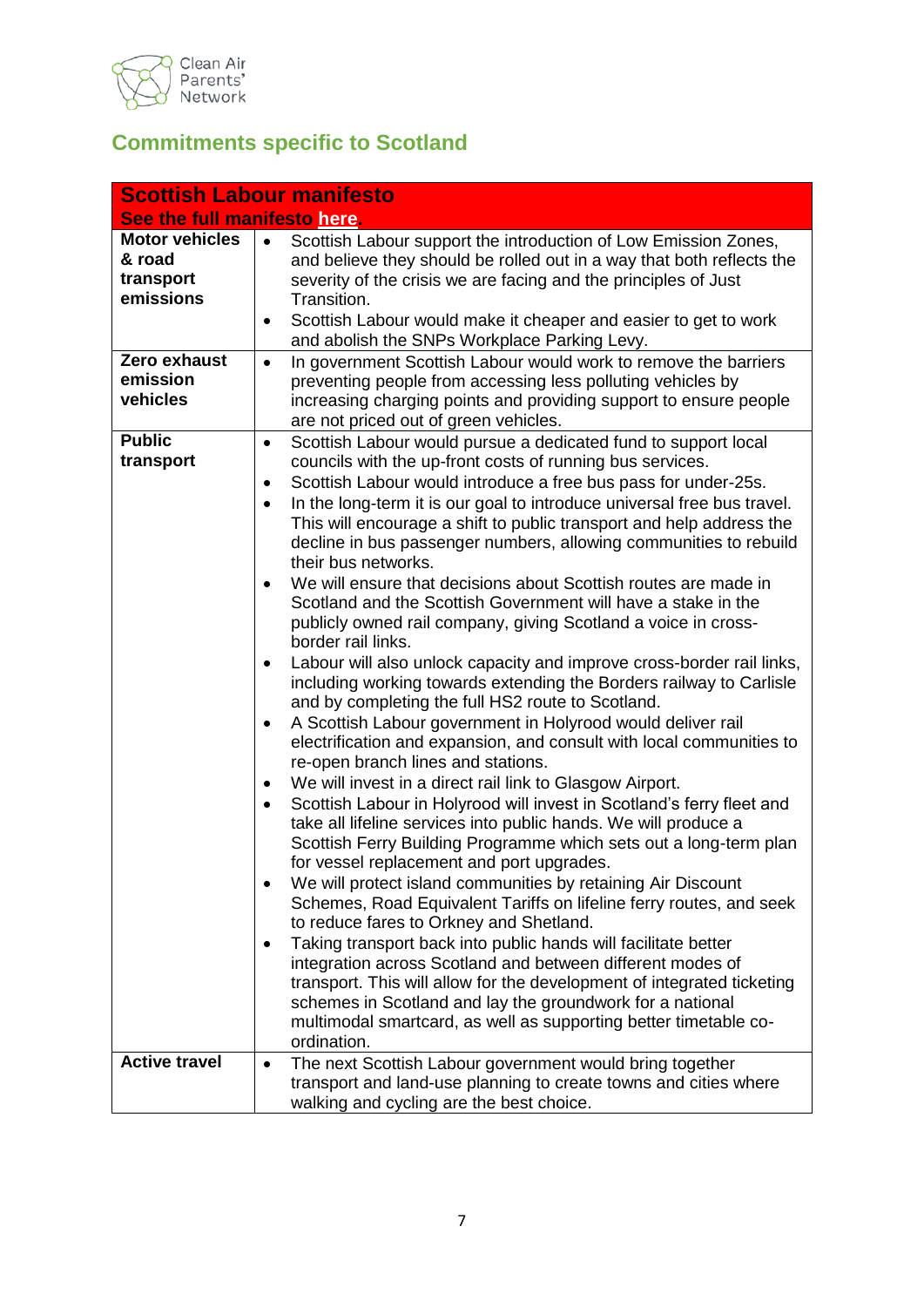

| <b>Scottish National Party manifesto</b>                  |                                                                                                                                                                                                                                                                                                                                                                                            |  |  |
|-----------------------------------------------------------|--------------------------------------------------------------------------------------------------------------------------------------------------------------------------------------------------------------------------------------------------------------------------------------------------------------------------------------------------------------------------------------------|--|--|
|                                                           | See the full manifesto here.                                                                                                                                                                                                                                                                                                                                                               |  |  |
| <b>Motor vehicles</b><br>& road<br>transport<br>emissions | Campaign for the UK government to bring forward plans to move<br>to electric vehicles to match the Scottish target of 2032.<br>Re-design of vehicle and tax incentives to support industry and<br>business investment in zero emission and sustainable transport<br>choices – such as reduced VAT on bicycles and additional<br>incentives for businesses and individuals to use Ultra Low |  |  |
|                                                           | Emission Vehicles.<br>Support a diesel scrappage scheme if trading in ultra-low emission<br>vehicles.                                                                                                                                                                                                                                                                                      |  |  |
| <b>Zero Exhaust</b><br><b>Emission</b><br><b>Vehicles</b> | Helping people with the cost of ultra-low emission vehicles<br>$\bullet$<br>(ULEVs), including second-hand cars, by providing an additional<br>£17 million for loan funding.                                                                                                                                                                                                               |  |  |
| <b>Public</b><br>transport                                | Full Scottish public sector control of the structure, governance and<br>$\bullet$<br>operation of the Scottish railway system.<br>Investing over £500 million in improved bus priority infrastructure<br>to make bus travel the faster, greener option and encourage<br>people out of their cars<br>Reduce emissions from Scotland's railways to zero by 2035                              |  |  |

# **Commitments specific to Wales**

| <b>Plaid Cymru manifesto</b>                              |                                                                                                                                                                                                                                                                                                                                                                                                                                                                                                                                                                                                                                                                               |
|-----------------------------------------------------------|-------------------------------------------------------------------------------------------------------------------------------------------------------------------------------------------------------------------------------------------------------------------------------------------------------------------------------------------------------------------------------------------------------------------------------------------------------------------------------------------------------------------------------------------------------------------------------------------------------------------------------------------------------------------------------|
| See the full manifesto here.                              |                                                                                                                                                                                                                                                                                                                                                                                                                                                                                                                                                                                                                                                                               |
| Laws and<br><b>Enforcement</b>                            | Set a national and regional plan to reduce air pollution in Wales.<br>$\bullet$<br>Reform planning law to require impact on air pollution to be given<br>$\bullet$<br>greater weight in the planning system.<br>Enable local authorities to introduce pollution and congestion<br>charges.<br>Create clean air zones in towns and cities.<br>$\bullet$                                                                                                                                                                                                                                                                                                                        |
| <b>Motor vehicles</b><br>& road<br>transport<br>emissions | Give communities the right to place pollution-monitoring equipment<br>$\bullet$<br>outside schools and hospitals.<br>Accelerate the transition to an electric transport system so petrol<br>$\bullet$<br>and diesel cars are phased out by 2030                                                                                                                                                                                                                                                                                                                                                                                                                               |
| <b>Zero Exhaust</b><br><b>Emission</b><br><b>Vehicles</b> | Invest in a national electric vehicle charging network across<br>$\bullet$<br>Wales, starting the transition towards a wholly electric fleet of<br>public sector vehicles and increased use of private EVs.                                                                                                                                                                                                                                                                                                                                                                                                                                                                   |
| <b>Public</b><br>transport                                | Electrification of all major rail lines by 2030.<br>$\bullet$<br>Building a super-Metro for south-east Wales.<br>٠<br>Building the new Swansea Bay and Western Valleys Metro, and<br>reopening rail services for the Amman, Swansea, Neath and<br>Dulais Valleys.<br>Developing a metro for north-east Wales and relocate the Chester<br>Transport for Wales Depot to the north of Wales.<br>Creating a trans-Wales railway: connecting Wales' coastal<br>$\bullet$<br>communities by re-opening the Carmarthen to Aberystwyth line<br>together with a second phase linking our communities from north<br>to south.<br>A Cross-Rail for the Valleys, from Porth to Pontypool. |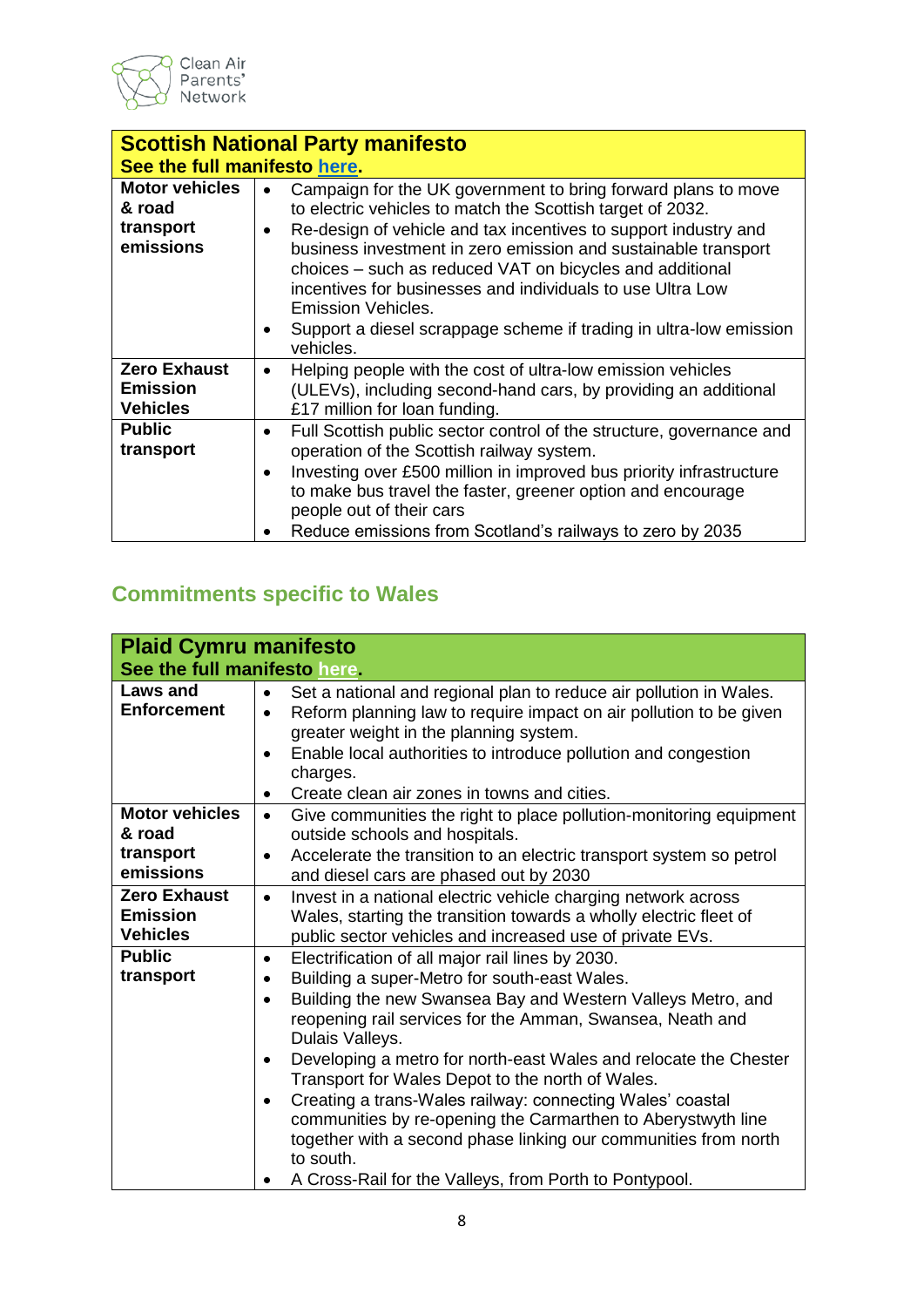

|                      | Expanding the Traws Cymru bus network with high-quality<br>coaches powered by renewable sources of energy.<br>Transport for Wales will create a new publicly owned regional bus<br>company for southern Wales. This will amalgamate Cardiff and<br>Newport Bus with First Cymru to provide additional inter-city bus<br>services between Newport, Cardiff and Swansea and additional<br>cross valley services.<br>Make public transport free for all FE/6th form students and<br>apprentices in Wales below age 21 in full time education or<br>training. |
|----------------------|-----------------------------------------------------------------------------------------------------------------------------------------------------------------------------------------------------------------------------------------------------------------------------------------------------------------------------------------------------------------------------------------------------------------------------------------------------------------------------------------------------------------------------------------------------------|
| <b>Active travel</b> | Increase spending on active travel routes and promote walking<br>and cycling.<br>Introduce a bicycle use reward scheme, where participants are<br>paid for every mile they cycle to work, alongside improvements to<br>cycling infrastructure.                                                                                                                                                                                                                                                                                                            |

| <b>Welsh Conservative Party manifesto</b><br>See the full manifesto here. |                                                                                                                                                                                                                                                                                                                                                                                                                                                                                      |  |
|---------------------------------------------------------------------------|--------------------------------------------------------------------------------------------------------------------------------------------------------------------------------------------------------------------------------------------------------------------------------------------------------------------------------------------------------------------------------------------------------------------------------------------------------------------------------------|--|
| <b>Laws and</b><br>enforcement                                            | Deliver a Clean Air Act for Wales<br>$\bullet$                                                                                                                                                                                                                                                                                                                                                                                                                                       |  |
| <b>Motor vehicles</b><br>& road<br>transport<br>emissions                 | Develop proposals to upgrade the A55 as the main road transport<br>$\bullet$<br>artery for North Wales and improve capacity and resilience on the<br>road.<br>Progress the dualling of the A40 to Fishguard by 2025.<br>$\bullet$                                                                                                                                                                                                                                                    |  |
|                                                                           | Work with the UK Government to deliver a Pant/Llanymynech<br>$\bullet$<br>bypass.<br>Ensure the delivery of an M4 relief road.<br>$\bullet$<br>Improve cross border and intra-Wales transport links.<br>$\bullet$<br>Make extra investment in strategic and local roads.<br>$\bullet$                                                                                                                                                                                                |  |
| Zero exhaust<br>emission<br>vehicles                                      | Invest up to £50 million in completing a fast-charging network to<br>$\bullet$<br>ensure that everyone in Wales is always within 30 miles of an EV<br>charging station.<br>Deliver 10,000 electric charging points by 2030.<br>$\bullet$                                                                                                                                                                                                                                             |  |
| <b>Public</b><br>transport                                                | Give every Welsh local authority extra funding to improve and<br>$\bullet$<br>extend bus services, making them more frequent, with more electric<br>vehicles which are better-integrated with other modes of transport                                                                                                                                                                                                                                                               |  |
| <b>Active travel</b>                                                      | Increase funding for walking and cycling routes, creating a new<br>$\bullet$<br>cycling infrastructure fund and new design standards which must<br>be followed to receive any money. We would support commuter<br>cycling routes, connecting more people to jobs, and promote<br>cycling for healthier living.<br>Double the length of cycle and walking routes in urban residential<br>$\bullet$<br>areas by 2040, prioritising local cycling networks around community<br>anchors. |  |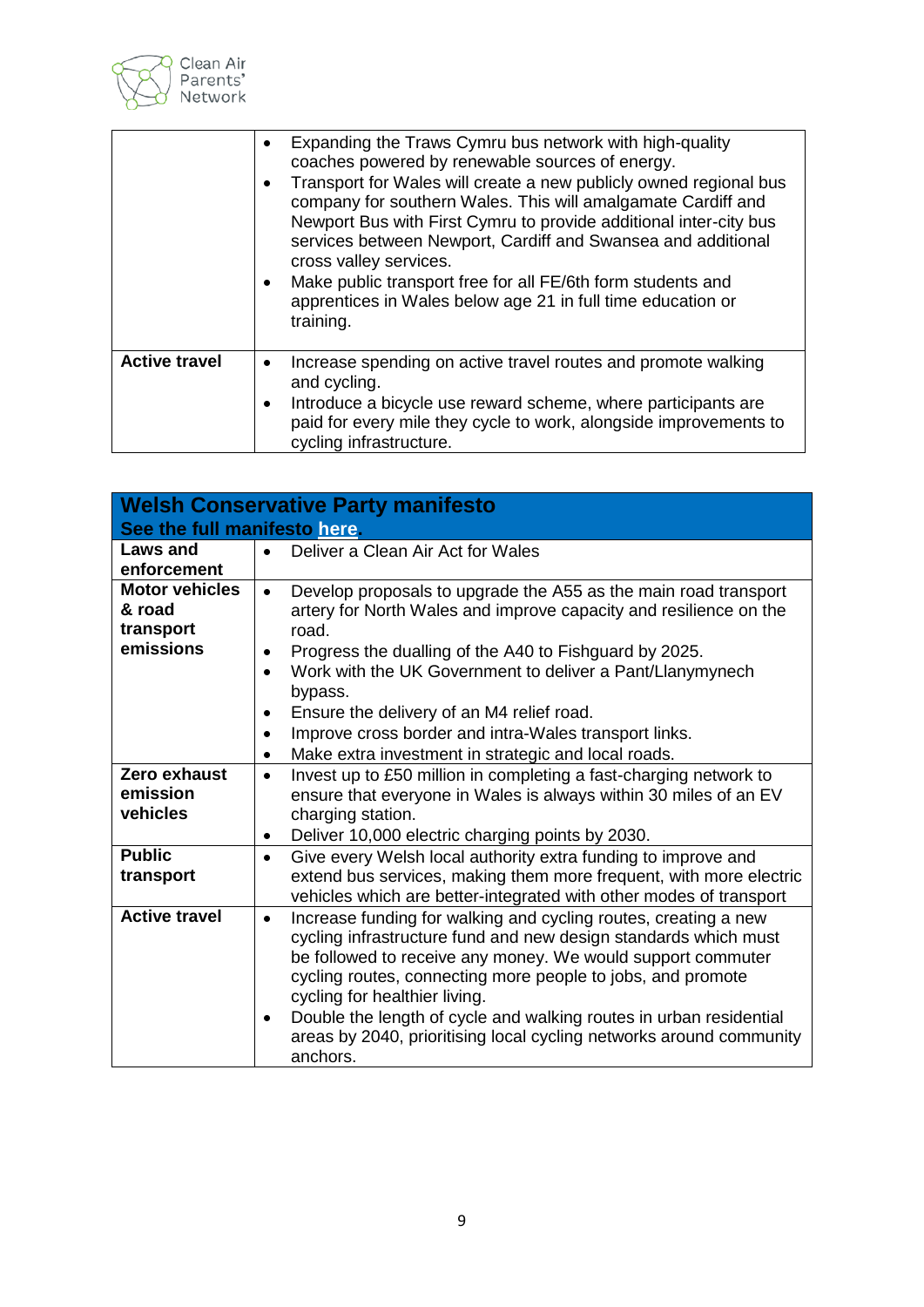

| <b>Welsh Labour Party manifesto</b>                       |                                                                                                                                                                                                                                                                                                                                                                                                           |  |
|-----------------------------------------------------------|-----------------------------------------------------------------------------------------------------------------------------------------------------------------------------------------------------------------------------------------------------------------------------------------------------------------------------------------------------------------------------------------------------------|--|
| See the full manifesto here.                              |                                                                                                                                                                                                                                                                                                                                                                                                           |  |
| <b>Laws and</b><br>enforcement                            | The Welsh Labour government is developing a Clean Air Act for<br>Wales to help bring about faster reductions in air pollution from all<br>sources, including road traffic and industry, to meet the World<br>Health Organisation guidelines.                                                                                                                                                              |  |
| <b>Motor vehicles</b><br>& road<br>transport<br>emissions | The Welsh Labour government is committed to addressing the<br>$\bullet$<br>problems of motorway congestion around the Brynglas Tunnels and<br>will use the recommendations of the Burns Commission to deliver<br>innovative, affordable and sustainable solutions in the shortest<br>possible timescale.                                                                                                  |  |
| Zero exhaust<br>emission<br>vehicles                      | Health boards and shared services are introducing low emission<br>$\bullet$<br>vehicles into their fleets as part of the target for all new fleet cars<br>and light goods vehicles to be low emission by 2025.<br>The Welsh Labour government is investing in electric vehicle<br>$\bullet$<br>charging infrastructure and it will work with a UK Labour<br>government to develop this important network. |  |
|                                                           | A UK Labour government will accelerate the transition of our public<br>sector car fleets and build on the Welsh Labour government's<br>commitment to ensure that all taxis and buses in Wales will have a<br>zero carbon footprint within 10 years.                                                                                                                                                       |  |
| <b>Public</b><br>transport                                | In government in Wales, Labour is developing new legislation that<br>$\bullet$<br>will give local councils the powers to improve bus services through<br>franchising as well as giving them the power to create municipal<br>bus companies.                                                                                                                                                               |  |
|                                                           | We will utilise additional funding from a UK Labour government to<br>$\bullet$<br>increase funding for local bus services and to extend the<br>MyTravelPass scheme providing discounted travel for younger<br>people.                                                                                                                                                                                     |  |
|                                                           | The Welsh Labour government will publish a new Wales Transport<br>٠<br>Strategy to encourage more people onto public transport and to<br>build on the significant £5bn investment being made in the Welsh<br>rail service to deliver significant improvements for rail passengers.                                                                                                                        |  |
|                                                           | The Welsh Labour government will invest more than £800m in new<br>rolling stock, support increased weekday and Sunday rail services;<br>extend free rail travel for younger people, with free travel for under<br>11s and introduce half-price fares for 16 - 18 year-olds and allow<br>under 16s to go free off peak.                                                                                    |  |
|                                                           | Welsh Labour will examine transport pricing to keep fares<br>٠<br>affordable, particularly in deprived areas.<br>It will invest around £200m in new rail station improvements.                                                                                                                                                                                                                            |  |
|                                                           | Labour in Wales will utilise additional funding made available from a<br>UK government to enhance the exciting Metro project in South East<br>Wales as well as progress the North Wales and Swansea Bay<br>Metros.                                                                                                                                                                                        |  |
|                                                           | The Welsh Labour government will work with partners to take<br>$\bullet$<br>forward innovative projects such as the Global Centre of Rail<br>Excellence to help make Wales a hub of rail expertise as well as<br>strengthen supply chain capacity, improve productivity and support<br>the inclusive growth benefits of significant rail infrastructure<br>investment.                                    |  |